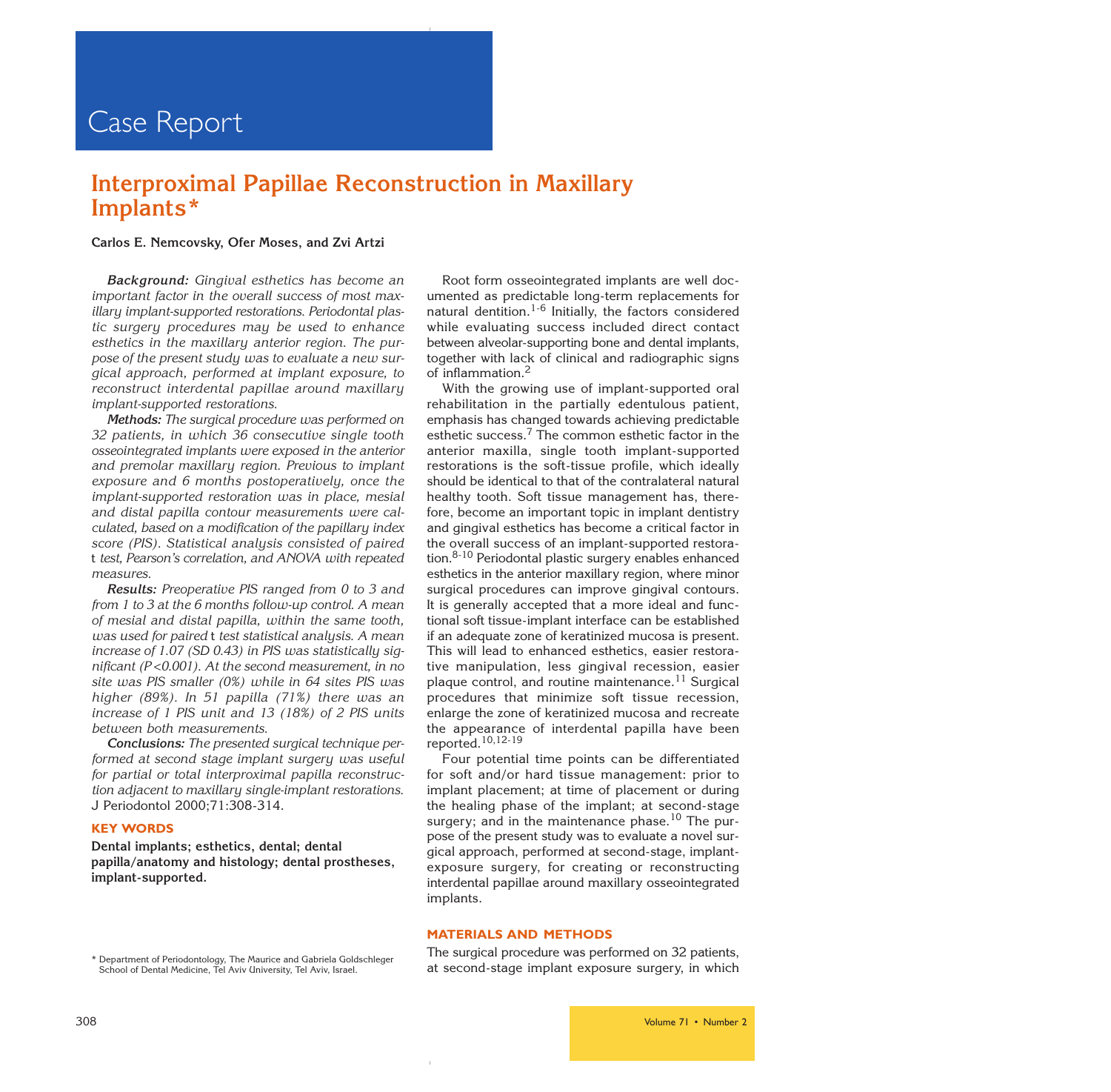36 consecutive single osseointegrated implants were exposed in the anterior and premolar maxillary region. Implants were proximal to natural teeth. All patients willing to participate in the study signed an informed consent form and an appropriate university authority accepted the research protocol.

Implant exposure was performed 6 to 8 months after placement. Implant distribution was 10 central incisors (28.5%), 8 lateral incisors (22.2%), 6 canines (16.6%), 6 first premolars (16.6%), and 6 second premolars (16.6%). Patients ranged in aged from 29 to 65 years (mean 46.3 years, SD 9.43). Mesial and distal papilla contour measurements, based on a modification of the papilla index score (PIS) described by Jemt,<sup>20</sup> were calculated prior to implant exposure and 6 months postoperatively, once the implant-supported restoration was in place. The same operator performed all clinical procedures and measurements. Since implants were not exposed, first papilla measurements were calculated taking in consideration the proximal teeth and imaginary contour of the future restoration (Figs. 1, 2, and 3). Four different index scores were used to measure papillae: PIS 0: no papilla and no curvature of the soft tissue contour; PIS 1: less than half the height of the papilla in the proximal teeth and a convex curvature of the soft tissue contour; PIS 2: at least half the height of the papilla in the proximal teeth, but not in complete harmony with the interdental papilla of the proximal teeth; and PIS 3: papillae able to fill the interproximal embrasure to the same level as in the proximal teeth and in complete harmony with the adjacent papillae.



### *Figure 1.*

*Occlusal aspects of ridge in left maxillary central incisor prior to implant exposure.*







#### *Figure 3.*

*Imaginary contour of the future implant-supported restoration, graphically added to Figure 2, illustrates how preoperative measurements were calculated. Mesial and distal papilla were classified as PIS 1 and PIS 0, respectively.*

Paired t test, Pearson's correlation, and ANOVA with repeated measures were used for statistical analysis.

### **Surgical Procedure**

The incision was U-shaped, open towards the buccal aspect of the implant site with slightly divergent arms. Adjacent papilla remained adhered to the proximal teeth. Both sides of the incision were palatally connected at approximately the palatal aspect of the implant cover screw. The outer edges of the incision and approximal papillae were deepithelialized (Figs. 4 and 5). A full thickness flap was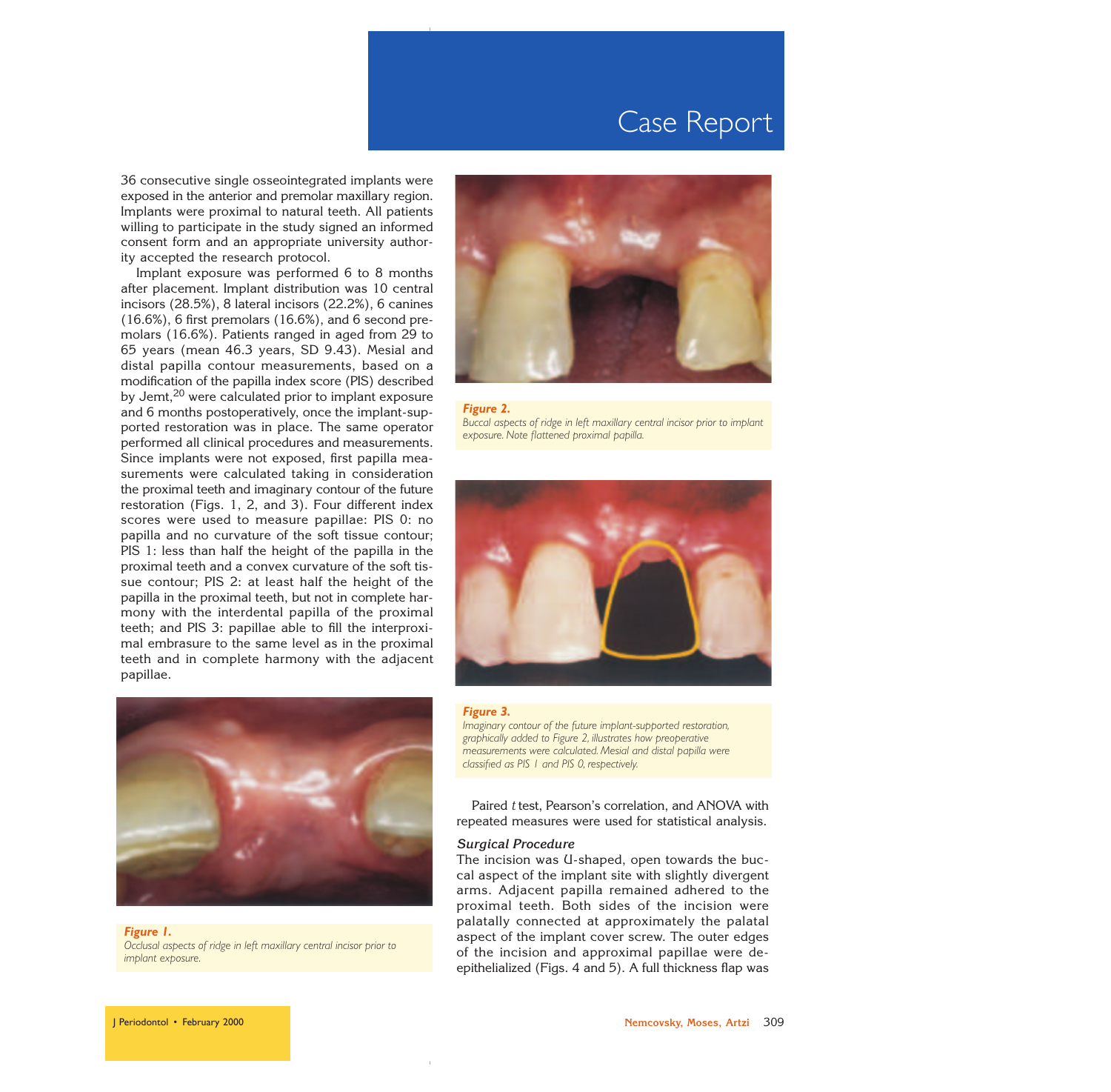raised, using a back-action instrument, an Orban knife, and blunt dissection with a thin periosteal elevator. The implant cover screw was then retrieved and a standard healing abutment, cylindrically shape, inserted. The flap was split in its center through its whole thickness, separating it in mesial and distal parts (Fig. 6). This incision was extended to the desired location of the buccal gingival margin of the future restoration. Each part of the buccal flap was positioned over de-epithelialized papillae and secured to the palate with vertical mattress sutures. Monofilament sutures (4-0 or 5-0) with an atraumatic needle were used. Further sutures connected the buccal flap to the proximal tissues, while overlapping the de-epithelialized margins (Fig. 7). Sutures were removed after 7 to 10 days. Restorative procedures were usually initiated one month postsurgery. Postoperative control and PIS second measurements were calculated 6 months following the described procedure (Figs. 8 and 9).



#### *Figure 4.*

*Occlusal aspects of ridge showing U-shaped incision presenting divergent arms. Papilla remain adhered to proximal teeth. Both sides of the incision are connected, approximately at the palatal aspect of the implant cover screw. Outer edges of the incision and approximal papillae were de-epithelialized.*



*Figure 5. Buccal aspect of incision described in Figure 4.*



#### *Figure 6.*

*Following retrieval of the implant cover screw and insertion of healing abutment, the flap was split in its center through its whole thickness, separating it in mesial and distal parts.*



#### *Figure 7.*

*Each part of the buccal flap was positioned over de-epithelialized papilla and secured to the palate with 5-0 monofilament, vertical mattress sutures. Further sutures connected the buccal flap to the proximal tissues while overlapping the de-epithelialized margins.*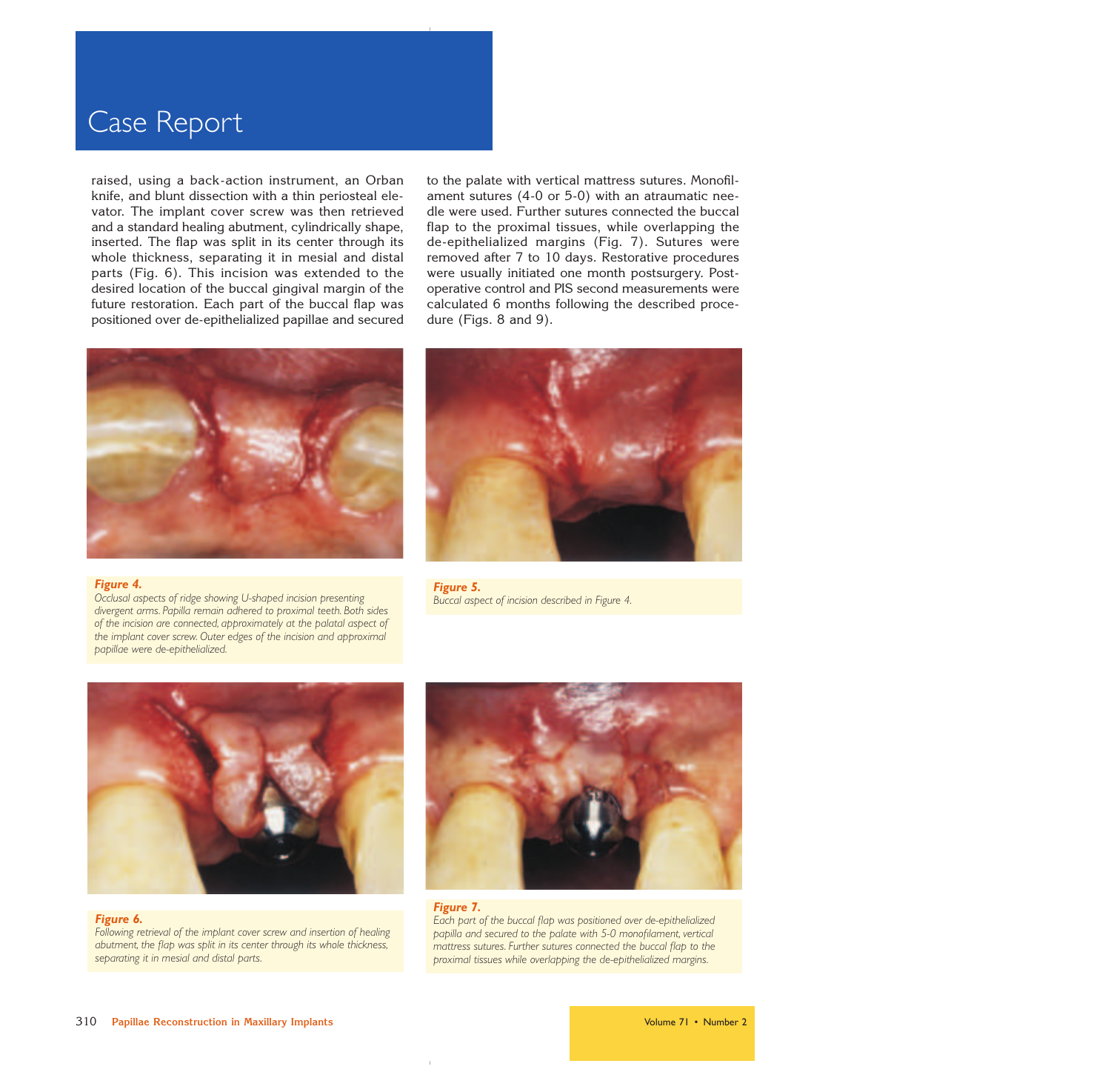

#### *Figure 8.*

*Healing site after 6 months, without implant-supported restoration. Note improved papillary form.*



#### *Figure 9.*

*Final implant-supported restoration in place. Interproximal papilla are in good harmony with adjacent teeth. Mesial and distal papillae classified as PIS* = *2 (prosthetic work by Dr.Yosi Shay).*

#### **RESULTS**

Healing was uneventful. In most cases, there was only slight postoperative pain and/or local tenderness. Preoperative PIS ranged from 0 to 3 and from 1 to 3 at 6 months postoperative control. ANOVA test with repeated measures and paired  $t$  test showed no statistically significant difference between mesial and distal papillae measurements (pre- and post-surgery and their difference). Pearson's test showed a trend for negative correlation between postoperative PIS and age ( $r = -0.4$ ,  $P = 0.016$ ).

## **Table 1.**

## **Summary of Pre- and Post-Operative PIS for All Papilla**

|               |                | Preoperative |                |                |                          |       |
|---------------|----------------|--------------|----------------|----------------|--------------------------|-------|
|               | <b>PIS</b>     | $\Omega$     |                | $\overline{2}$ | 3                        | Total |
| Postoperative | $\overline{0}$ | $\Omega$     | $\bigcap$      | $\Omega$       | $\Omega$                 |       |
|               |                | 8            | 3              | $\overline{0}$ | 0                        |       |
|               | $\overline{2}$ | 3            | 32             | 3              | $\Omega$                 | 38    |
|               | 3              | $\Omega$     | $\overline{0}$ |                | $\overline{2}$           | 23    |
| Total         |                |              | 45             | 4              | $\overline{\phantom{0}}$ | 72    |

Table 1 summarizes the results. Generally, a higher PIS was recorded at the 6-month control than preoperatively. In no case was PIS smaller; 8 (11%) remained the same; and in the other 64 (89%), PIS was higher. An increase of 1 PIS unit was shown in 51 papillae (71%) and in 13 (18%) of 2 PIS units, between both measurements. At the preoperative measurement, 3% of the papillae were judged to be in optimal harmony with the adjacent papilla (PIS 3), while at the 6 months control, 32% showed PIS 3. In the 11 sites (15%) where complete lack of papilla (PIS 0) was recorded at the preoperative visit, a 1 or 2 PIS was later seen.

Since there were no statistically significant differences between mean mesial and distal papilla measurements, a mean of both, within the same tooth, was considered as a unit for paired  $t$  test statistical analysis. The mean preoperative PIS was 1.1 (SD 0.58); the corresponding value at the postsurgery measurement was 2.17 (SD 0.56). Therefore, the mean increase in the PIS between both measurements was 1.07 (SD 0.43). The increase in PIS was statistically significant  $(P<0.001)$ .

### **DISCUSSION**

The presented implant uncovering surgical technique produced an increase in the interproximal papillary height in 89% of the sites. The mean change in PIS was 1.07 units and was statistically significant  $(P<0.001)$  and clinically appreciable. Apical displacement of the soft tissue margins usually occurs during the early stages of healing, mainly during the first months after installing restoration.<sup>20-22</sup> Recession of the soft tissue margin was recorded in 38% of implant-supported restorations with non-mobile peri-implant soft tissue.<sup>21</sup> Most recession was noted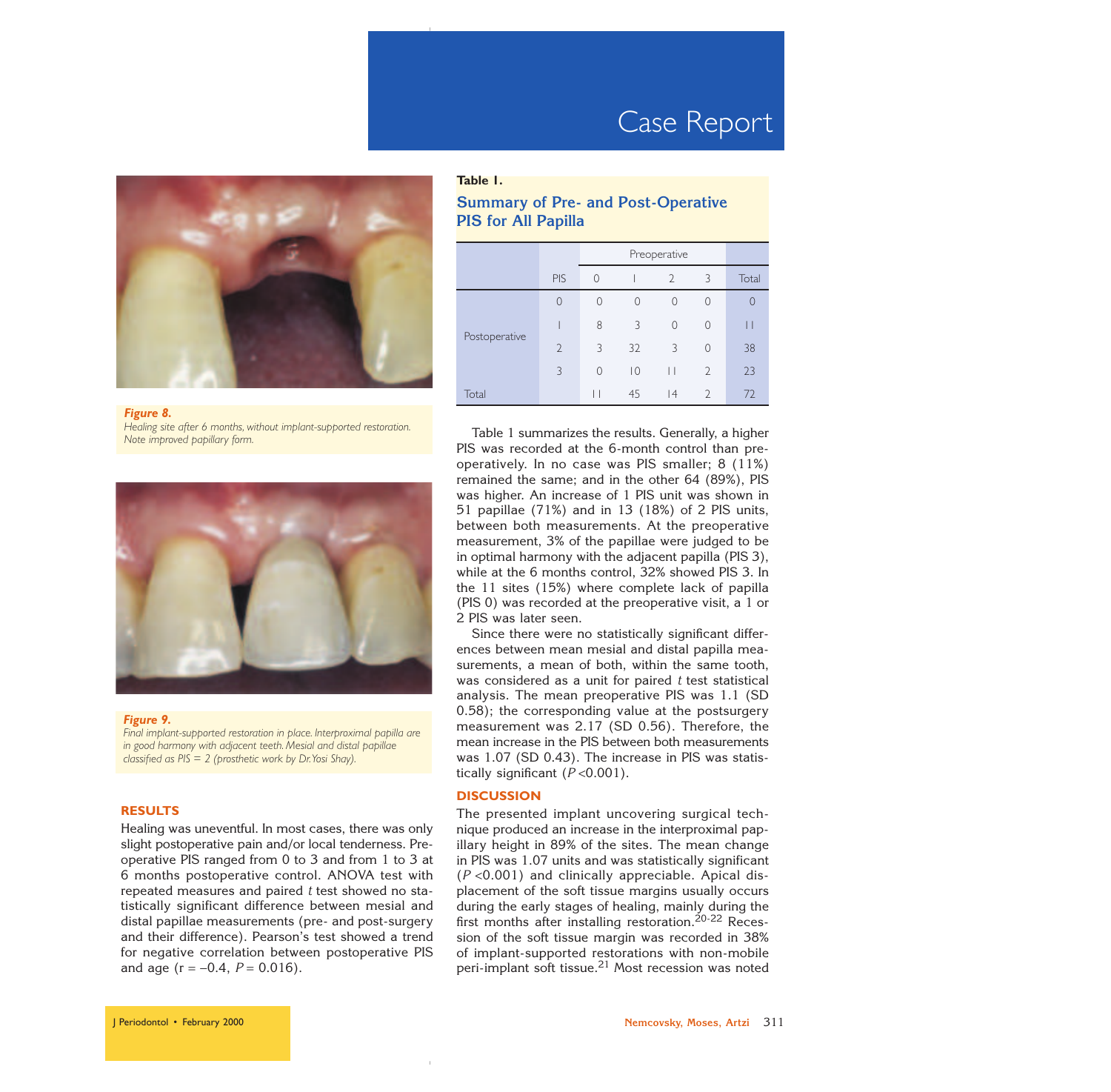after implant-supported oral rehabilitation placement and during the early observation phase. In the present study, an increase in the papillary height was noted in most sites, between the two measurements, 6 months after implant exposure.

In another study,  $20$  it was reported that 58% of the papilla adjacent to single-implant restorations regenerate to some extent after 1 to 3 years, without any clinical manipulation of the soft tissue, and could completely recover in harmony with the adjacent natural teeth. However, individual results are unpredictable. In the present study, the second measurement was calculated 6 months postsurgery, after all final restorations were in place even though they had been in place for only a few months. Further regeneration of the papilla, to some extent, can be expected after 1 to 3 years without any additional manipulation of the soft tissue.<sup>20</sup> A trend towards a negative correlation between postoperative PIS and age was seen, therefore, a smaller increase in papillary height could be expected in older patients. In view of the good results achieved with the presented technique, a control group was not included in this study. Several sources of possible error should be considered while evaluating the results of the present study. The first papilla measurements were calculated taking into account the proximal teeth and imaginary contour of the future restoration and not a fixed reference point. Local plaque and gingival indices were not evaluated. The same operator carried out procedures and measurements. In the natural dentition, the distance between the crestal bone to the base of the contact area between two proximal teeth is correlated to the presence or absence of the interdental papilla.<sup>23</sup> Therefore, a distance of 5 to 7 mm appears to be desirable for implant-supported dental restorations. Bone reconstructive techniques performed previous to and/or at time of implant placement are recommended for enhanced final esthetic results in some cases.<sup>14</sup>

This technique is not indicated when apical repositioning of the mucogingival junction is needed, due to the presence of inadequate buccal masticatory mucosa. Use of rotated and rotated split palatal flaps, which obviate the need for coronally repositioning the buccal flap at time of implant placement, have been described.24-26 Implant sites bordered by nonkeratinized or movable tissue show greater recession and with a higher incidence than sites with masticatory, non-movable marginal tissue.<sup>20</sup> Other implant exposure surgical techniques have been described for cases with reduced or non-existent buccal masticatory mucosa.<sup>18,27</sup>

The presented surgical approach is relatively easy to perform, although, location of the buccal gingival margin must be accurately planned while splitting the buccal flap. A thicker tissue over the implant cover screw is advisable in order to achieve higher papilla contour. Where a thin gingiva covers the implant, a free connective tissue graft, performed one month previous to second stage implant surgery is indicated. The subepithelial connective tissue is harvested from the palate and inserted over the top of the implant following a pouch preparation of the



#### *Figure 10.*

A. Preoperative aspect of missing left central incisor. Mesial PIS = 2, distal PIS = 1. **B.** Postoperative aspect of left central incisor with restoration in *place. Note increase in PIS for mesial and distal papillae (prosthetic work by Dr. Juan Pupkin).*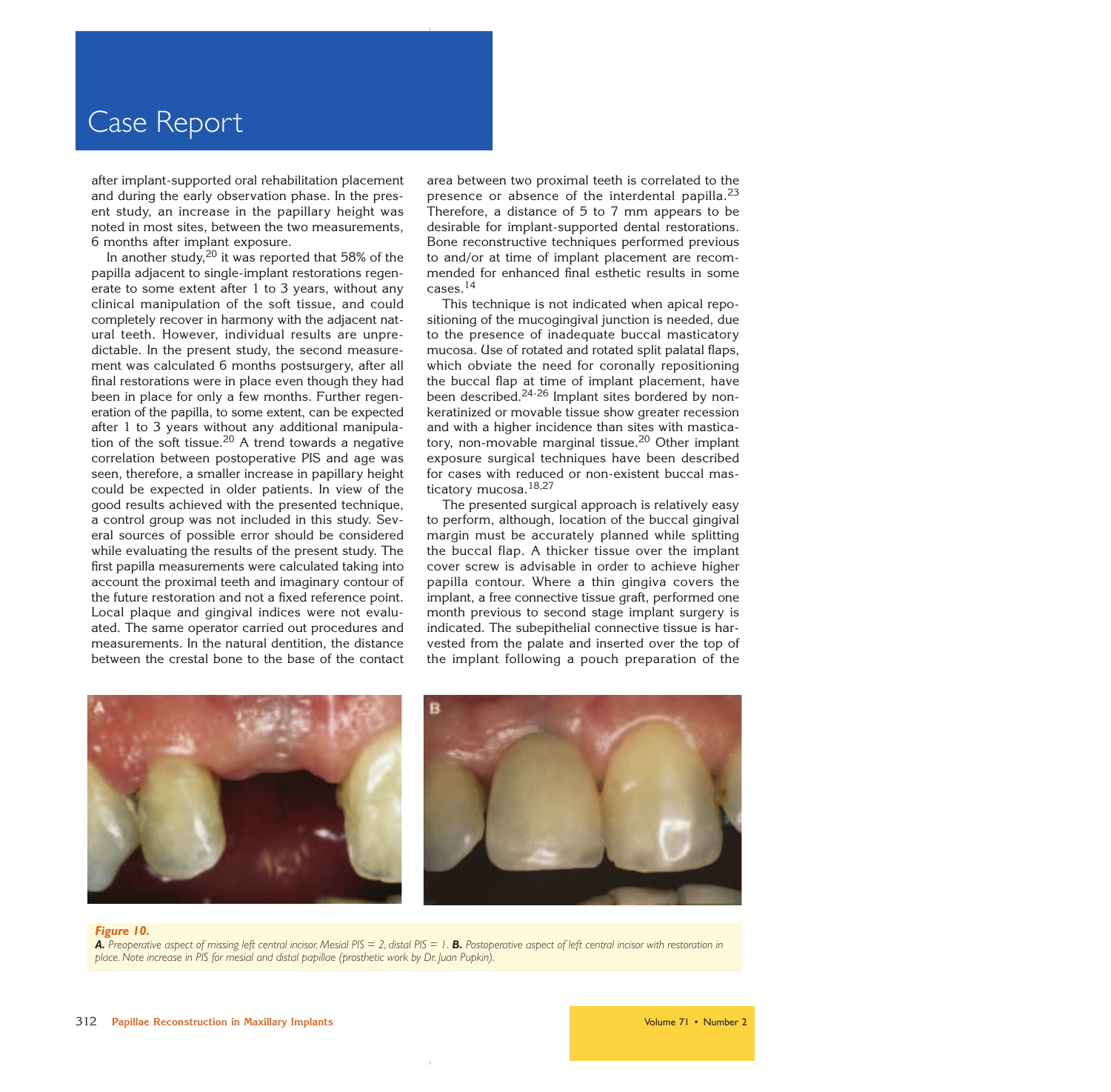

#### *Figure 11. A. Preoperative aspect of missing right central incisor. B. Same tooth area as A, with restoration in place. PIS increase is evident (prosthetic work by Dr. Shlomi Mashiach).*



#### *Figure 12.*

*A. Preoperative aspect of missing left canine. Note minimal PIS in distal of lateral incisor. B. Final implant-supported restoration fitted. Note increase in PIS (prosthetic work by Dr. Ephraim Winocur).*

recipient site. The purpose of this procedure is to increase the tissue thickness over the cover screw, which will later be displaced to reconstruct the interproximal papilla.

The results of this study indicate that the evaluated implant exposure surgical technique is useful for partial or total interproximal papillae reconstruction adjacent to anterior maxillary single implant restorations (Figs. 10, 11, and 12).

## **ACKNOWLEDGMENTS**

The authors wish to thank Rita Lazar for editorial assistance and preparation of the manuscript and Drs. Juan Pupkin, Shlomi Mashiach, Efraim Winocur, and Yosi Shay for prosthetic work presented.

### **REFERENCES**

- 1. Adell R, Lekholm U, Rockler B, et al. A 15-year study of osseointegrated implants in the treatment of the edentulous jaw. Int J Oral Surg 1981;10:387-416.
- 2. Albrektsson T, Zarb G, Worthington P, et al. The long term efficacy of currently used dental implants. A review and proposed criteria of success. Int J Oral Maxillofac Implants 1986;1:11-25.
- 3. Lindquist LW, Carlsson GE, Glantz P-O. Rehabilitation of the edentulous mandible with a tissue-integrated fixed prosthesis: A six year longitudinal study. Quintessence Int 1987;18:89-96.